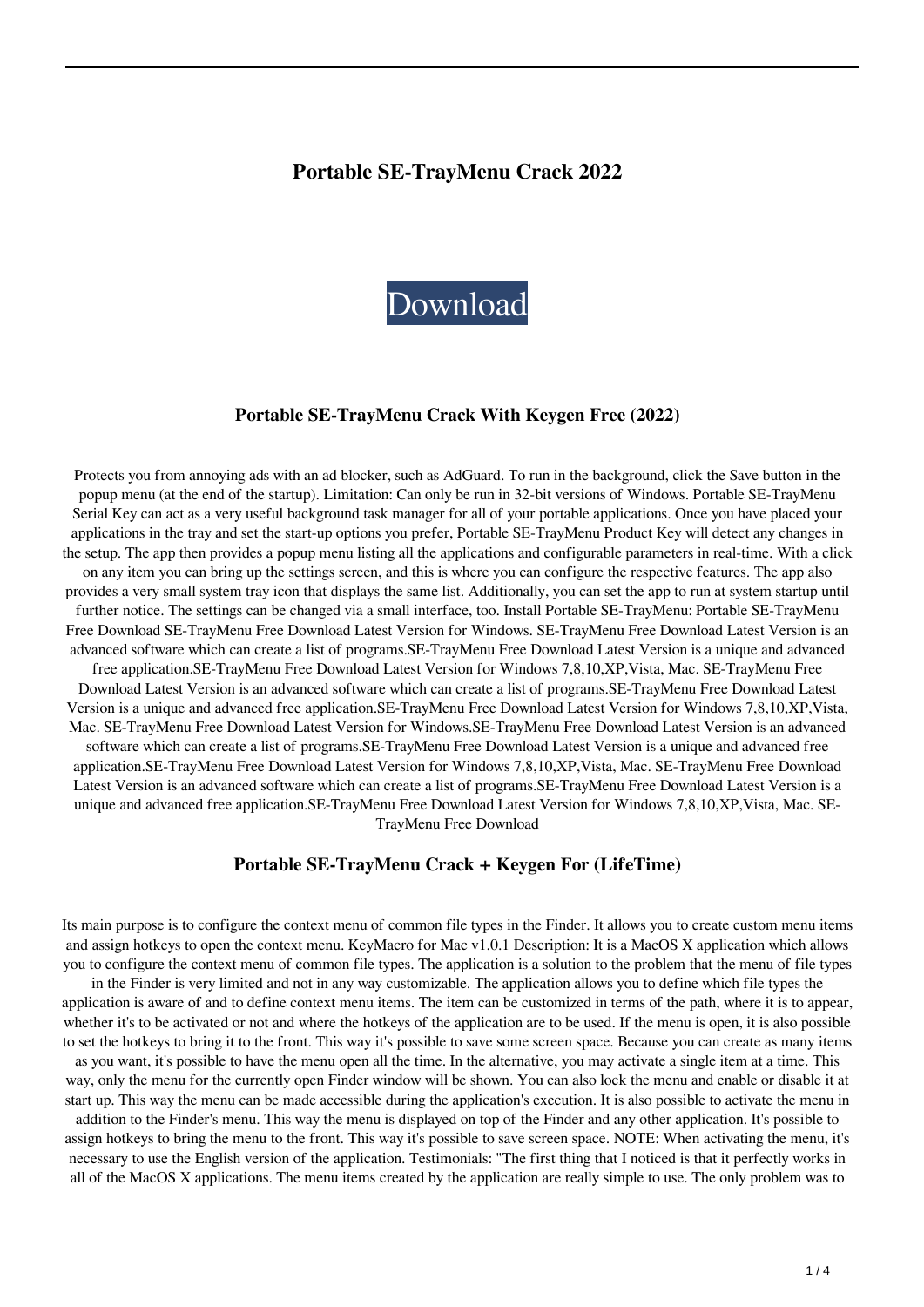find something to fill the space that the menu occupies. Using the menu-bar in all of the Finder windows solved the problem very quickly. I also like the fact that it doesn't show the menu when I activate the Finder. It's a great and nice product." "The application perfectly works on all of the MacOS X applications that I tried. Even better than my expectations, the menu items are very easy to use. I like the fact that the items are shown by hovering the mouse, which I find a really nice solution." "The application 77a5ca646e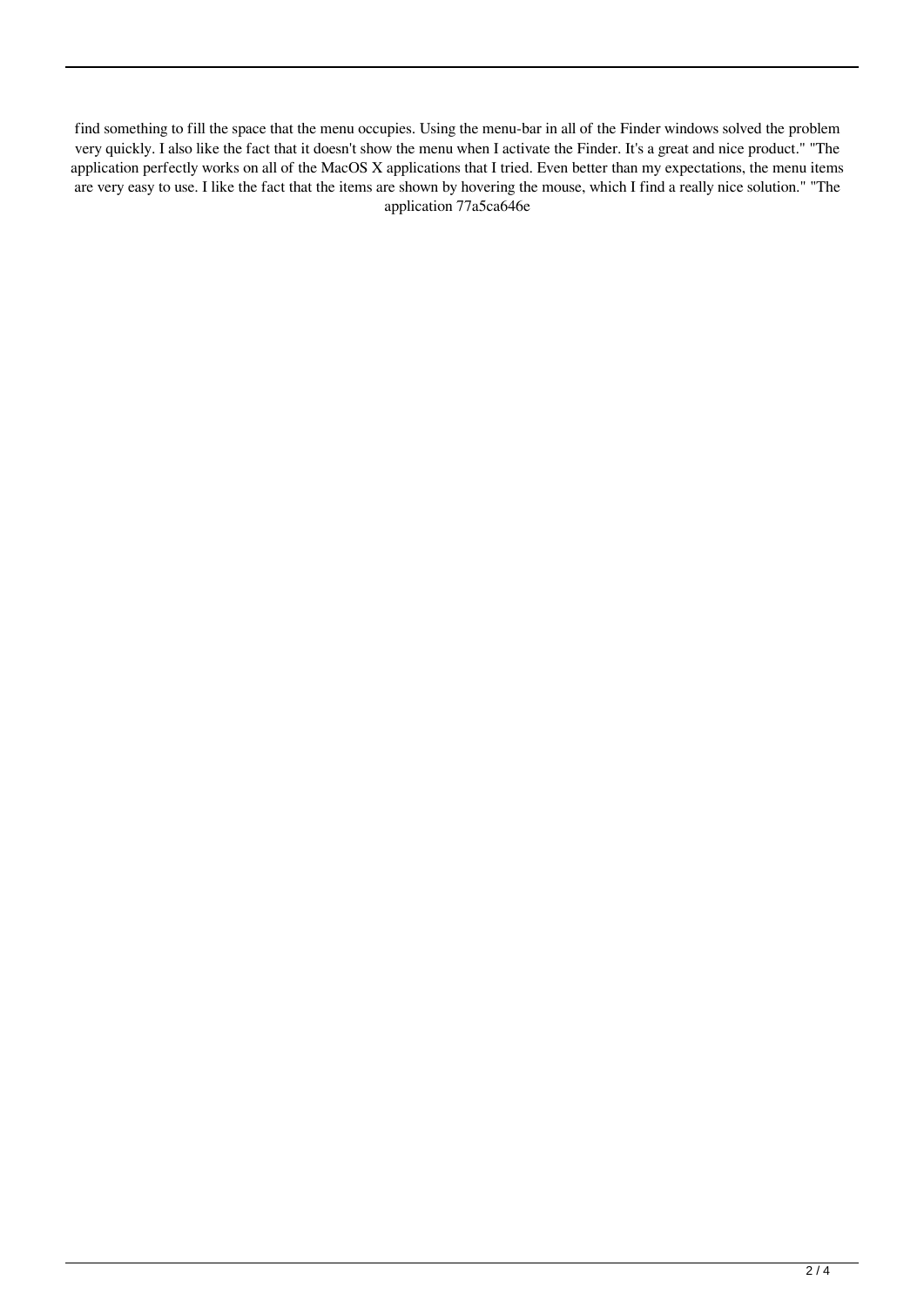# **Portable SE-TrayMenu Crack [Updated-2022]**

SE-TrayMenu is a simple and portable program that simplifies the task of locating frequently accessed applications. You can configure how frequently SE-TrayMenu will automatically create a list of frequently used applications in the system tray, and how to display them. If you are the only user of your computer, you can customize the layout of the tray icons so they are always in the same order. If you are a home user, you can create shortcuts to files, folders and Web sites. If you are a business user, you can create shortcuts to common directories, files and Web sites. SE-TrayMenu allows you to create shortcuts to folders, files and Web sites. You can drag and drop programs to the SE-TrayMenu tray icon. You can customize the layout of the tray icons so they are always in the same order. You can customize the order of the icons by dragging and dropping. You can drag and drop programs to the SE-TrayMenu tray icon. You can customize the layout of the tray icons so they are always in the same order. If you are the only user of your computer, you can customize the layout of the tray icons so they are always in the same order. If you are a home user, you can create shortcuts to files, folders and Web sites. If you are a business user, you can create shortcuts to common directories, files and Web sites. You can add web sites by entering the URL in the corresponding field. You can configure how frequently SE-TrayMenu will automatically create a list of frequently used applications in the system tray. You can configure the features and layout of the list. You can create shortcuts to files, folders and Web sites. You can drag and drop programs to the SE-TrayMenu tray icon. You can customize the layout of the tray icons so they are always in the same order. If you are the only user of your computer, you can customize the layout of the tray icons so they are always in the same order. If you are a home user, you can create shortcuts to files, folders and Web sites. If you are a business user, you can create shortcuts to common directories, files and Web sites. You can add web sites by entering the URL in the corresponding field. You can configure how frequently SE-TrayMenu will automatically create a list of frequently used applications in the system tray. You can

## **What's New in the?**

SE-TrayMenu is an application that organizes frequently used apps by adding them to a tray icon menu. The program is lightweight, stable and offers a lot of convenience to desktop users. SE-TrayMenu is portable, meaning it works without having to install it. You can add applications to the tray, organize them in an order you like and edit their properties. SE-TrayMenu adds shortcuts to your desktop that appear as a tray icon. Use them to launch your most frequently used applications without having to browse the Start menu. The application provides a small, portable window with the tray icon. Right-click on the tray icon and select the Edit Menu button, and the popup menu will appear. From the popup menu you can launch the application, change the application properties or remove the application. SE-TrayMenu provides a lot of options, such as the ability to add, edit and remove applications. The most important thing about the application is that it organizes frequently used applications and makes them easily accessible. The application uses a transparent tray icon to display shortcuts, so you can add more than one application to the tray and keep an eye on them all. The Tray Menu icon also has a context menu, where you can remove an application, change the order in which they appear and edit their properties. The application can be set to start at the time of system start up or you can specify the tray menu to start on a certain schedule, such as at night or at system restart. The application is lightweight, it doesn't slow down the PC and it doesn't create a registry entry. The application doesn't change your system settings. It doesn't access the Internet, so it doesn't pose a privacy threat. Please note that the screenshots in the User Manual are of the Lite version, available from the main menu. SE-TrayMenu Requirements: SE-TrayMenu requires Windows 98/Me/2000/XP/2003/Vista or later. The program is portable and doesn't require installation. SE-TrayMenu Download: SE-TrayMenu Download Free 8 Free TrayMenu-4.8.5.98.exe 2017-08-06 0 144 trys TrayMenu is a freeware tray menu with system tray functionality that enables you to launch any installed program with one click of the mouse. TrayMenu is a PC tray tool for browsing and launching applications. Use TrayMenu to make your desktop more convenient. TrayMenu is a freeware tray menu with system tray functionality that enables you to launch any installed program with one click of the mouse. TrayMenu is a PC tray tool for browsing and launching applications